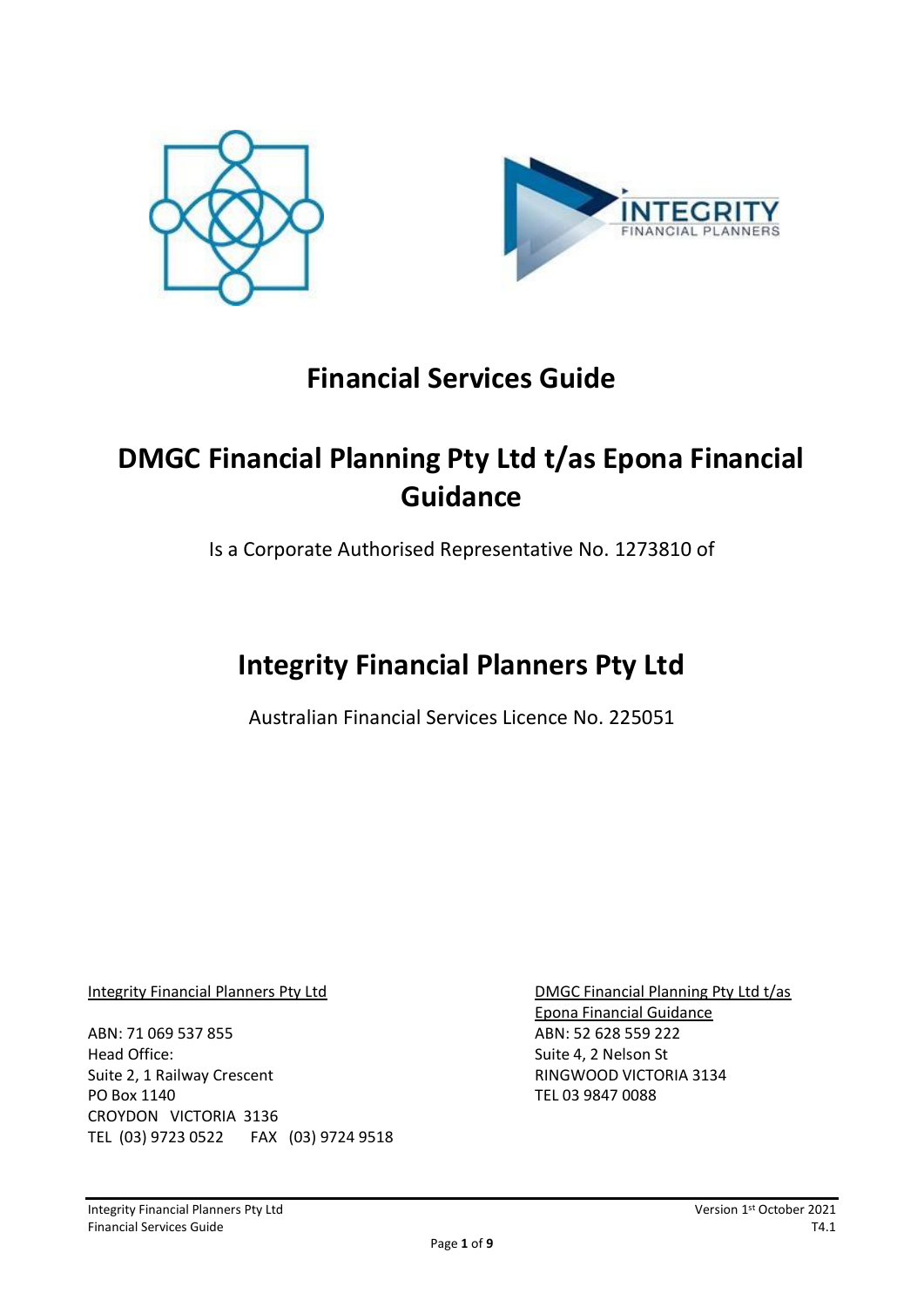# **About Integrity Financial Planners Pty Ltd**

Integrity Financial Planners Pty Ltd (IFP) is a privately owned financial planning business that is a holder of an Australian Financial Services Licence No. 225 051.

IFP has a network of qualified and experienced authorised representatives (advisers) working in established financial planning practices throughout Australia.

We provide financial advice to help you improve your lifestyle by building wealth and/or producing income, depending on your particular needs.

It is important that you have confidence in your financial wellbeing and in your financial arrangements. IFP seeks to give you that confidence, drawing on the expertise of professional advisers.

Your adviser is a representative of IFP, and IFP is responsible for the financial services that they provide you. All IFP representatives have been individually assessed as having the competencies, knowledge, skills and integrity necessary to deliver quality financial advice to you.

Head office for Integrity Financial Planners is located at:

Suite 2, 1 Railway Crescent PO Box 1140 CROYDON VICTORIA 3136 TEL (03) 9723 0522 FAX (03) 9724 9518

#### *NOT INDEPENDENT*

*While we will always seek to meet our legal obligations to act in our clients' best interests within the meaning of section 961B of the Corporations Act 2001, we do not fall within the definition of "independent" under section 923A. The reason we do not fall within this definition is because we give our clients the option to allow life insurance companies to pay some of our advisers' commissions for the services that we provide to our clients rather than for us to be required to directly invoice our clients and for our clients to be required to pay us directly. We remain committed to continue to give our clients this important choice.* 

#### **The Purpose of our Financial Services Guide**

The purpose of this Financial Services Guide (FSG) is to explain to you the financial services that IFP can provide, along with a broad general disclosure of any remuneration or benefits that IFP and its representatives would be entitled to receive, as well as any interests, relationships or associations that IFP and its representatives have that may be capable of influencing the services you receive.

You may receive other disclosure documents from us which may include;

1. Statement of Advice – This document sets out our understanding of your current circumstances, needs and objectives that are relevant to the financial advice you are seeking from us. It also includes specific disclosure of any remuneration or benefits that IFP and its representatives are entitled to receive, as well as any interests, relationships or associations that IFP and its representatives have that may be capable of influencing the services you receive.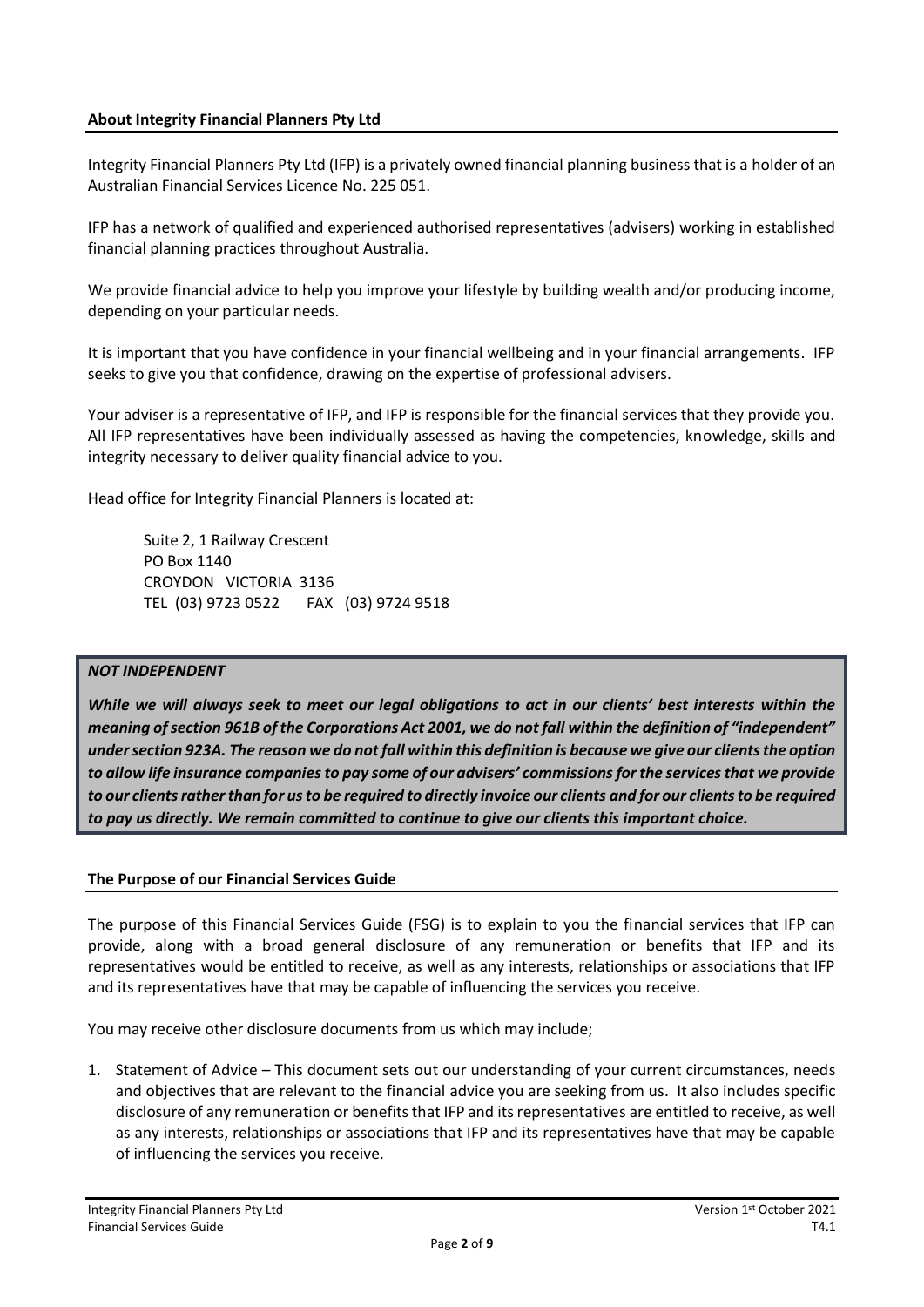- 2. Record of Advice Where we have previously provided to you a Statement of Advice, and where we are providing you with further or subsequent advice: and
	- a. your personal circumstances, needs or objectives are not 'significantly different' compared with when we provided you the Statement of Advice; and
	- b. the basis of our advice, is not 'significantly different' to when we provided you with the Statement of Advice;

then we may create a Record of Advice. If the advice recommends a change or replacement of the financial products you currently hold we will provide you with a copy of that advice. If the advice does not recommend a change or replacement of the financial products you currently hold we may simply create a Record of Advice which we will retain on your client file. You may request (in writing or verbally) a copy of that Record of Advice at any time up to 7 years after the date that the advice is provided and we will provide you a copy of that advice without further fees or costs.

3. Product Disclosure Statements - These are documents created by the product issuers (not IFP) and provide details regarding the financial products that have been recommended to you. The details include, but are not limited to, any fees and charges associated with particular products.

# **The various services we can provide you**

Integrity Financial Planners Pty Ltd and its representatives can help you by providing:

| <b>Financial Product Advice</b> |
|---------------------------------|
| Recommendations and             |
| professional opinions about a   |
| broad range of financial        |
| products                        |

#### **Implementation**

Assistance - putting in place financial strategies and acquiring, holding or disposing of financial products consistent with our advice

# **Ongoing Services**

Ongoing financial services including ongoing advice and implementation services.

IFP is licensed to provide advice and to deal and arrange in relation to the acquisition, holding or disposal of financial products on your behalf in the following areas:

- deposit and payment products such as term deposits and bank accounts
- government debentures, stocks or bonds
- sharemarket investments and securities
- investments in managed funds and managed investment schemes
- superannuation, retirement income stream (annuities and allocated pension), self-managed superannuation funds and rollover funds
- life insurance products
- margin lending products

# **Who is responsible for the financial services we provide**

Integrity Financial Planners Pty Ltd (IFP) is responsible for the distribution of this FSG and for the financial services provided by DMGC Financial Planning Pty Ltd t/as Epona Financial Guidance (Epona Financial Guidance) and any of the advisers authorised by IFP and detailed in this FSG.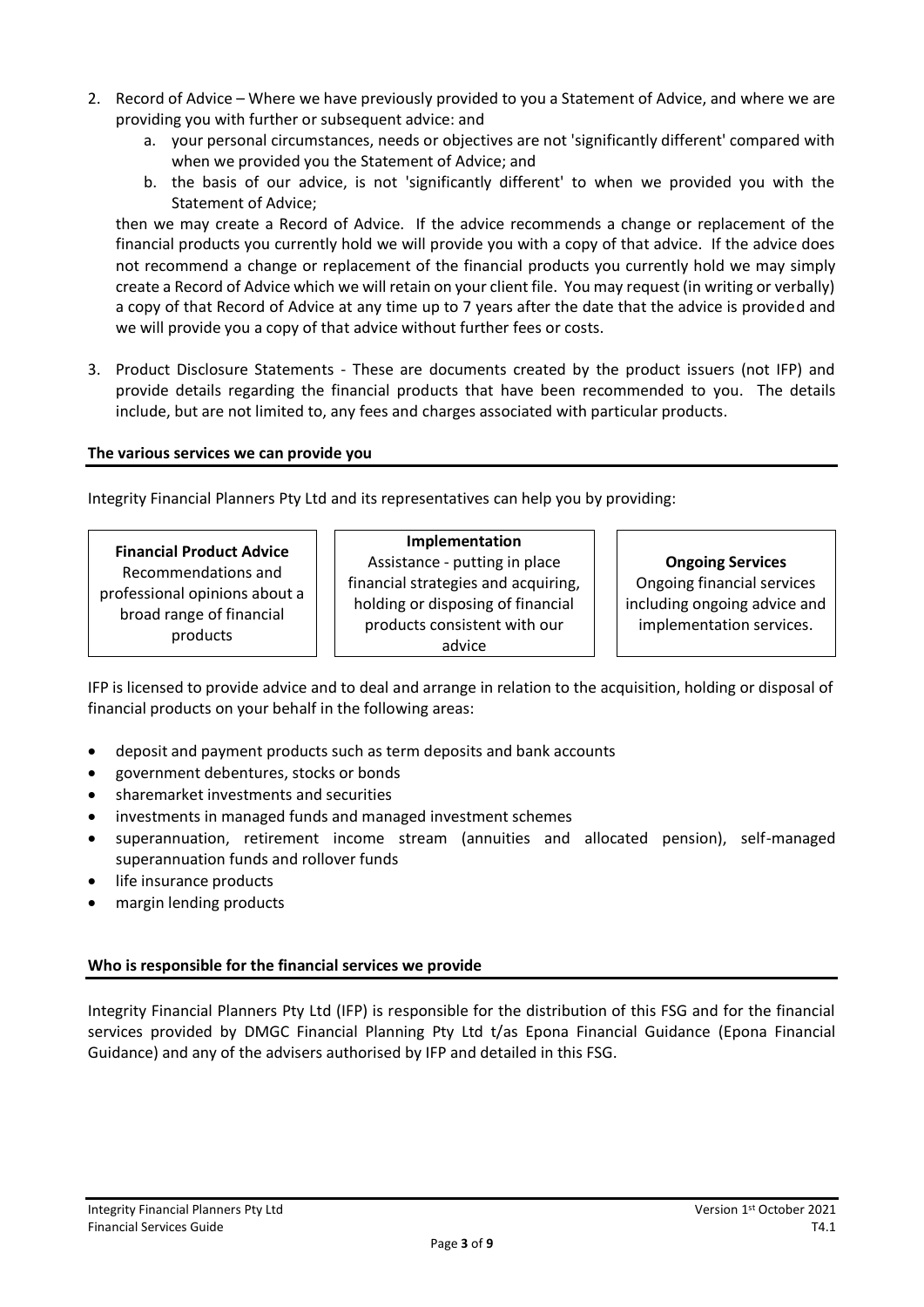# **What kind of financial services is your adviser authorised to provide to you and what kinds of financial products do these services relate to?**

Epona Financial Guidance, is authorised by IFP to provide financial product advice and to deal and arrange in relation to the acquisition, holding or disposal of financial products in the following classes, subject to the products being on the IFP Approved Product List:

- deposit and payment products such as term deposits and bank accounts
- government debentures, stocks or bonds
- sharemarket investments and securities
- investments in managed funds and managed investment schemes
- superannuation, retirement income stream (annuities and allocated pension), self-managed superannuation funds and rollover funds
- life insurance products
- margin lending products

Your adviser can also provide incidental advice related to the tax implications of the recommended strategy and/or product that are the subject of their advice. Your adviser may also provide an ongoing review service. As part of this service, your adviser can conduct a review of your personal situation and the previous advice provided to you and recommend changes if appropriate. Please note that Epona Financial Guidance is not authorised to provide any services on behalf of IFP other than the types or classes financial products listed above, and then typically only to the extent that the products are on the IFP Approved Product List.

# **How can you provide your adviser with instructions?**

There are various ways in which you can provide instructions to your adviser, including face to face, in writing, by telephone, fax or other agreed means such as e-mail. We will advise you if any instructions need to be provided in writing.

#### **What else can you expect to receive?**

# *Personalised advice to suit your needs*

Our advice is tailored to meet your individual situation. We do not use a "one size fits all" formula for our clients.

We will strive to provide the advice that we believe is in your best interest and most appropriate to assist you in achieving your goals and objectives. As a smaller group we can adapt our services to meet your particular needs.

IFP is privately owned, with no ownership ties to any fund manager or financial institution. We are not required or influenced through ownership ties or associations to recommend or direct you towards any particular financial products.

To ensure our advice is appropriate for your needs, we will ask you for personal information.

Of course you have the right not to divulge personal information but you should carefully consider any warnings we give you regarding possible consequences of us not having complete and accurate knowledge of your circumstances, needs and objectives.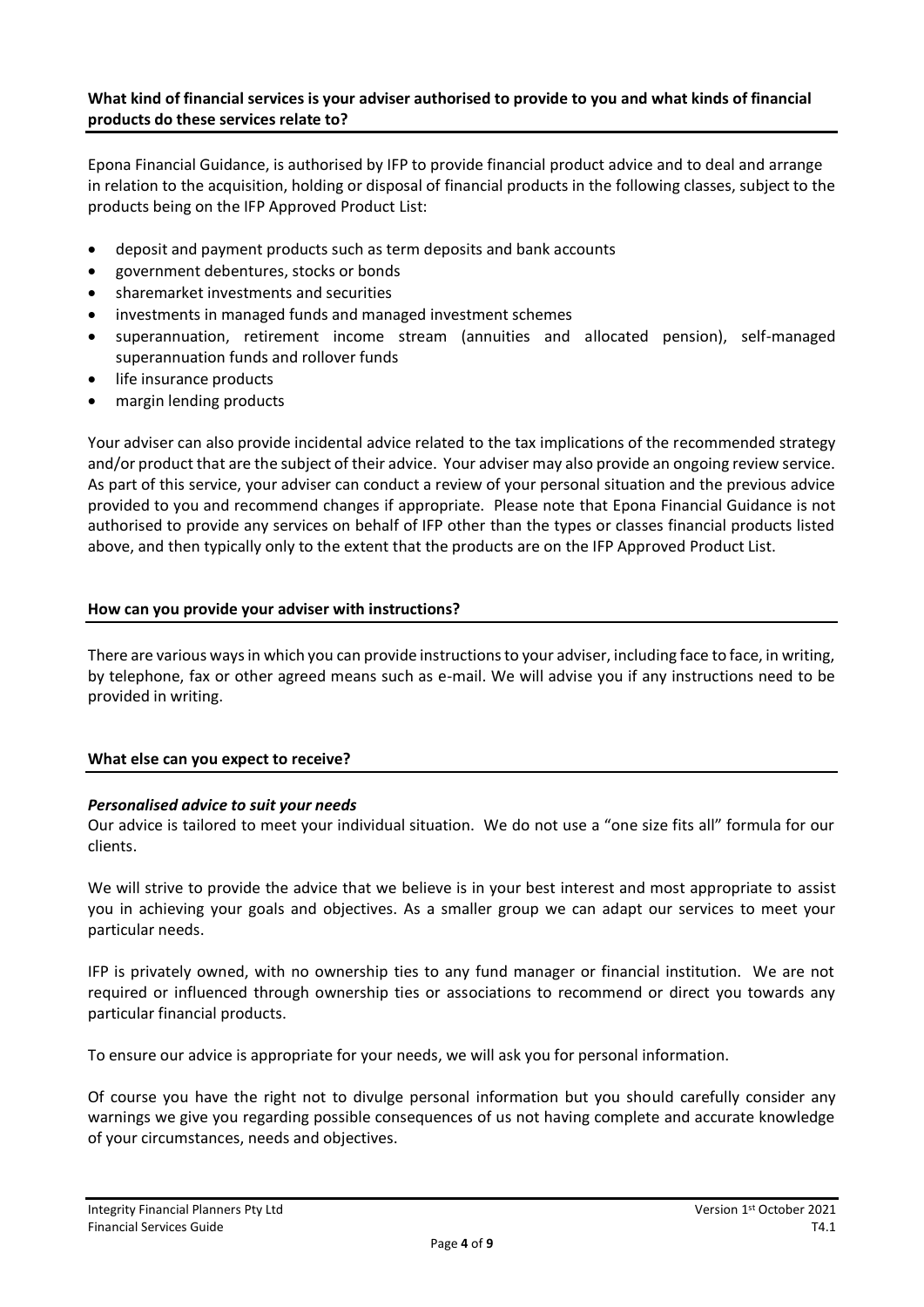### *Referral arrangements*

Should we identify that you require specialist advice eg accounting, legal, insurance etc we may refer you to a professional known to us. You have complete choice in who you see for this specialist advice and we only make a referral to assist you in complex areas we have identified that go beyond the scope of our expertise. You are under no obligation to seek advice from the person/company we recommend or refer you to. Epona Financial Guidance and IFP do not receive any referral fees or other benefits for referrals made by Epona Financial Guidance.

#### *Clear and documented advice*

Where you request personal advice that addresses your specific circumstances, needs or objectives and it is our initial advice to you, it will be provided in a written Statement of Advice.

IFP takes your financial security seriously. As a consequence, IFP requires that all instructions provided by you need to be confirmed by you in writing. IFP will not normally act on telephone instruction unless such circumstances are supported by your written instructions. If you have any queries or uncertainty about this matter contact us immediately.

#### **About your Adviser**

DMGC Financial Planning Pty Ltd t/as Epona Financial Guidance (Epona Financial Guidance) is a Corporate Authorised Representative number 1273810 of Integrity Financial Planners Pty Ltd (IFP).

Epona Financial Guidance employs a team of advisers with a range of experience and skills. This ensures we can provide you with ongoing quality advice and services and that we have access to knowledge and skills across a wide range of financial issues.

Any advice given to you by Epona Financial Guidance will be provided by a qualified person who is also an authorised representative of Epona Financial Guidance. The following people are currently authorised by Epona Financial Guidance to assist you with financial planning advice:

# *David Phippard*

Authorised Rep No 264953

David is highly professional adviser who is committed to building a strong business with a social conscience.

David has worked in the financial services industry since 1996, having first commenced as a financial planner in 1999. He is a qualified financial adviser having successfully completed the Diploma of Financial Planning (DFP). He is a Principal Financial Adviser and Business Owner of Epona Financial Guidance.

He is passionate about working with his clients to achieve their lifestyle and family goals. He recognises that whilst many people might share the same goals and objectives, they each start from a different place. As a result, he personally tailors his strategies for each individual client that he feels are most appropriate to achieve their goals and objectives.

David Phippard is authorised to provide financial services in all the areas that Epona Financial Guidance is authorised in.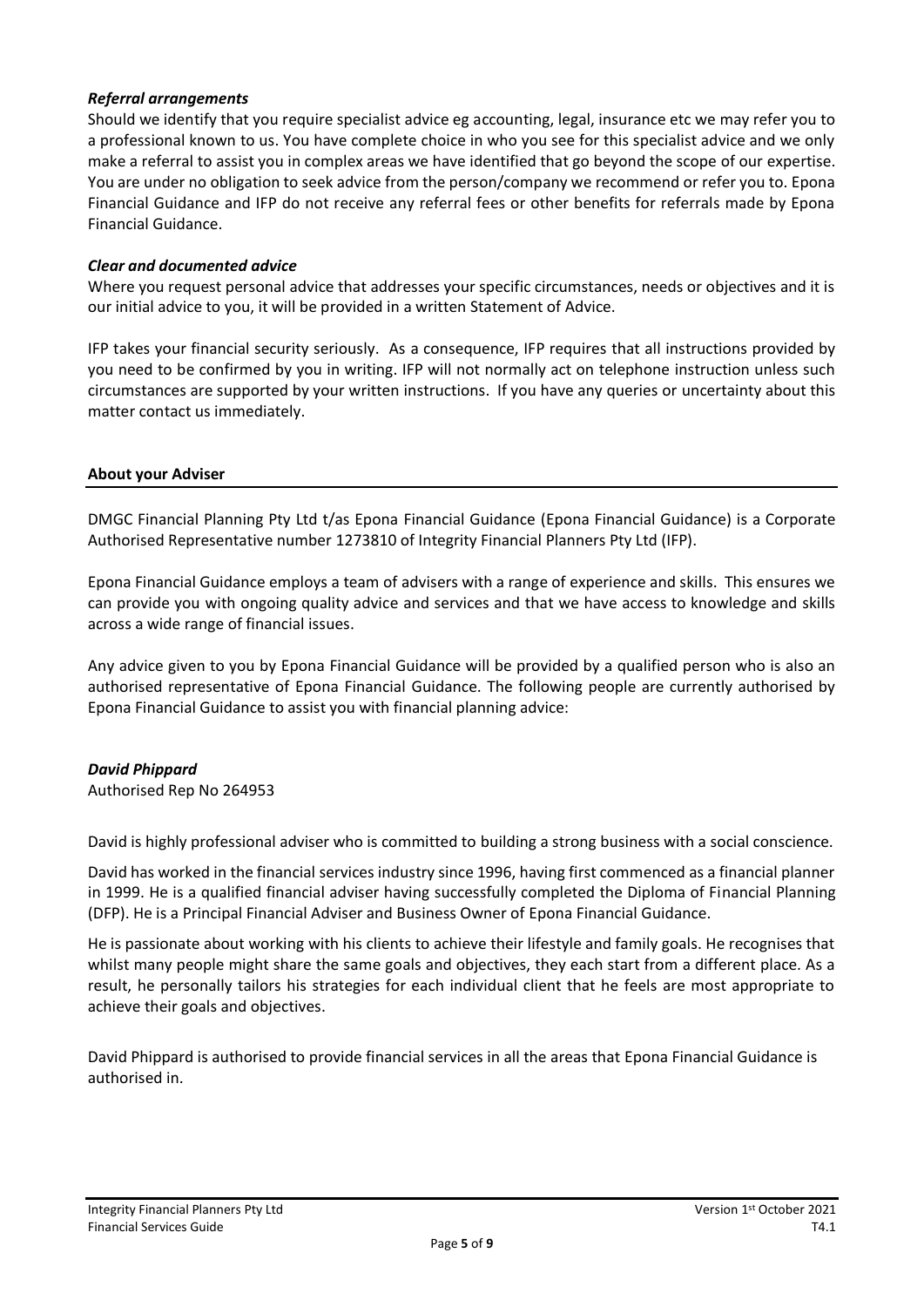### *Michelle Hanger*

Authorised Rep No 226533

Michelle is an experienced Financial Services Professional having started her career in a financial planning practice in 1995 fresh out of finishing her VCE studies. She then went on to complete her Diploma of Financial Planning (DFP) and is also a Certified Financial Planner.

Michelle is passionate about her clients achieving not only their financial goals but also their personal goals and aspirations. She has a very hands on approach and helps guide her clients through making these important life plans.

Michelle is a CFP member of the Financial Planning Association (FPA) and abides by their code of professional conduct and ethics.

Michelle is authorised to provide financial services in all the areas that Epona Financial Guidance is authorised in except SMSF and Margin Lending.

No other person is authorised to provide financial services on behalf of Epona Financial Guidance.

#### **How you pay for the financial services you obtain from us, and how we disclose IFP's remuneration and benefits**

IFP may obtain the following remuneration and benefits for the services we provide to you. Please note that all amounts include GST.

|                         | Service provided                                                                                                                                                                                                                                                                                                                                                                                                                                                                                                    | <b>Worked example</b><br>using \$100,000<br>investment |
|-------------------------|---------------------------------------------------------------------------------------------------------------------------------------------------------------------------------------------------------------------------------------------------------------------------------------------------------------------------------------------------------------------------------------------------------------------------------------------------------------------------------------------------------------------|--------------------------------------------------------|
| Initial<br>Consultation | The cost of your initial consultation will be free of charge. The<br>initial consultation will include a discussion of your financial<br>circumstances, needs and objectives and a brief discussion about<br>possible solutions. During this discussion, you may consider and<br>agree to the nature and scope/scale of the financial services you<br>wish to have provided to you by us.                                                                                                                           | Free                                                   |
|                         | A fee of \$440 gst inclusive applies to initial consultations regarding<br>a move to residential aged care. Should you wish to elect to<br>engage our full financial planning services, the engagement fee<br>will be reduced by the Initial Consultation Fee paid.                                                                                                                                                                                                                                                 | \$440                                                  |
| <b>Engagement Fee</b>   | If it is agreed that we will prepare a written Strategy Document<br>and/or Statement of Advice, an appropriate fee will apply up to a<br>maximum of \$14,300. Typically, you would expect to pay \$440 per<br>hour or part thereof for the analysis of strategies and preparation<br>of this written Strategy Document and/or Statement of Advice,<br>depending on its complexity. This fee includes up to 3 meetings in<br>preparation for the design and presentation of your "Financial Road<br>Map", including: | Up to \$14,300                                         |
|                         | Your initial meeting where we will work with you to articulate<br>your goals, aspirations and priorities as well as explore what is<br>hindering you in the achievement of such.                                                                                                                                                                                                                                                                                                                                    |                                                        |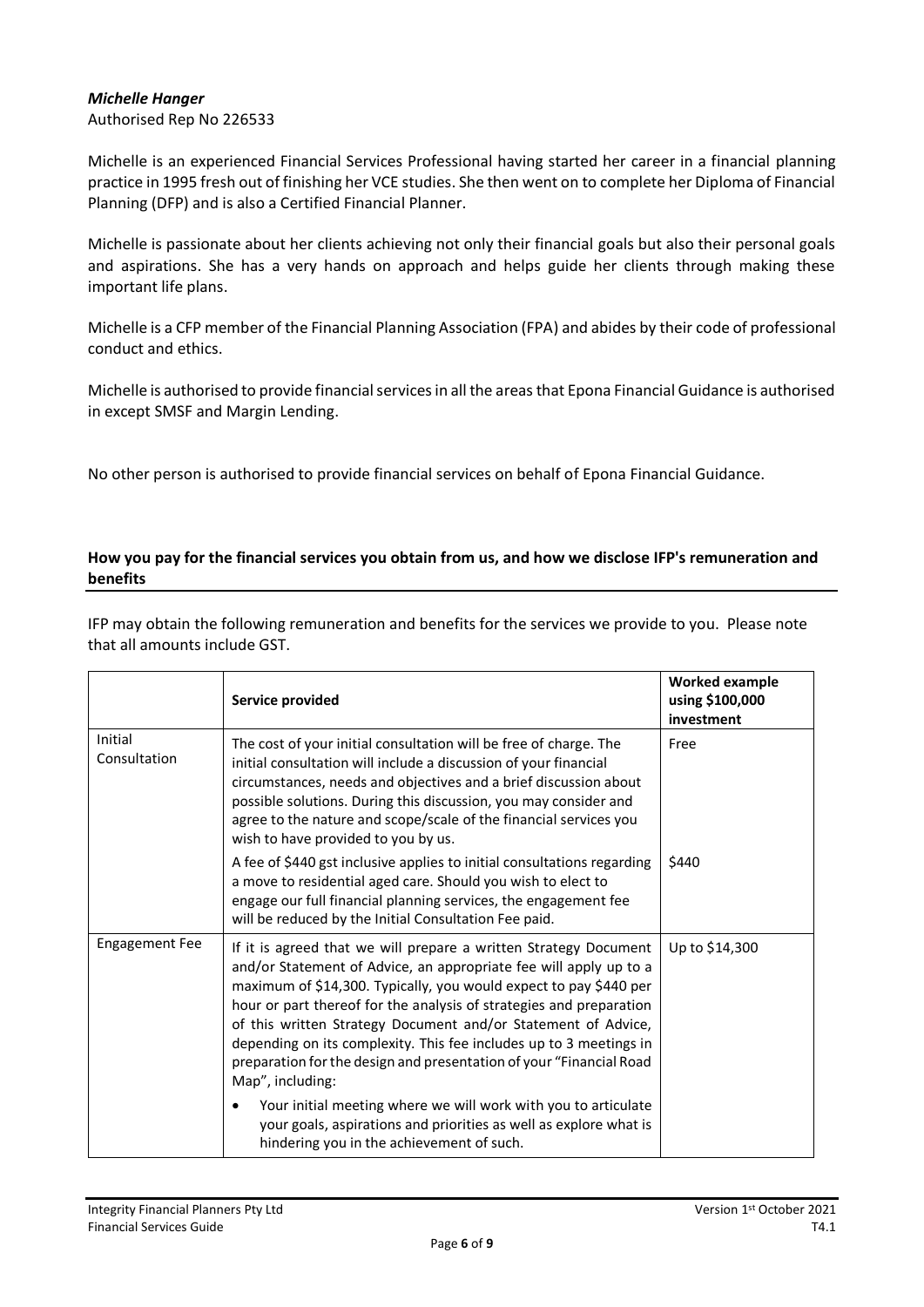|                                      | A follow up meeting where we will present you with our initial<br>$\bullet$<br>thoughts and analysis and confirm our engagement fee.                                                                                                                                                                                                                                                                                                                                                                                                                                                                                                    |                                                                      |
|--------------------------------------|-----------------------------------------------------------------------------------------------------------------------------------------------------------------------------------------------------------------------------------------------------------------------------------------------------------------------------------------------------------------------------------------------------------------------------------------------------------------------------------------------------------------------------------------------------------------------------------------------------------------------------------------|----------------------------------------------------------------------|
|                                      | A further meeting (if required) to gather additional financial<br>٠<br>detail.                                                                                                                                                                                                                                                                                                                                                                                                                                                                                                                                                          |                                                                      |
|                                      | The preparation and provision of your "Financial Road Map". A<br>٠<br>meeting will be scheduled to present and explain in detail the<br>strategies recommended.                                                                                                                                                                                                                                                                                                                                                                                                                                                                         |                                                                      |
|                                      | The implementation of our recommendations.                                                                                                                                                                                                                                                                                                                                                                                                                                                                                                                                                                                              |                                                                      |
|                                      | We would agree to the scope of the work and the fee prior to us<br>starting your advice document.                                                                                                                                                                                                                                                                                                                                                                                                                                                                                                                                       |                                                                      |
| Implementation of<br>Recommendations | A fee of \$550 - \$3,300 applies where it is necessary for us to assist<br>with obtaining or increasing personal risk insurance to meet your<br>needs. This fee may also apply for Aged Care advice, depending<br>upon the structuring option selected.                                                                                                                                                                                                                                                                                                                                                                                 | Up to \$3,300                                                        |
| <b>Ongoing Advice</b><br>and Review  | As we partner with you over the longer term to assist you in<br>planning and funding your lifestyle an annual Ongoing Service Fee<br>is payable. This fee is set based upon the advice and services<br>required to help you reach your desired destination. This fee will<br>be confirmed in your Statement of Advice and currently ranges<br>from \$3,300 - \$14,300. The fee may be reduced for specific Aged<br>Care advice. There may be occasions, particularly where your<br>needs relate solely to structuring for Aged Care, that no ongoing<br>service will be recommended. All Ongoing Service Fees are<br>indexed each year. | Up to \$14,300 pa                                                    |
| Life Insurance<br>Commissions        | Initial and ongoing commissions are payable by life insurance<br>companies when we recommend life insurance risk products. The<br>commission that is payable to us by the life insurance company is<br>factored into the annual premium and as such does not represent<br>an additional cost to you. Initial commissions are paid by life<br>insurance companies to IFP in the first year and ongoing<br>commissions are paid from year two onwards.                                                                                                                                                                                    | Please refer to the<br>Life Insurance<br>Framework Reforms<br>below. |
| Additional<br>Services               | Any additional ad hoc advice required outside of that included in<br>your Ongoing Service Agreement, or in addition to our normal<br>terms of engagement as detailed in the above "Engagement Fee"<br>section, is charged out at an hourly rate. The current hourly rate for<br>financial services is \$440 per hour or part thereof.<br>We may also charge an hourly rate for financial services. Part or all<br>of the initial commissions received from a product provider may be                                                                                                                                                    | \$440 per hour                                                       |
|                                      | rebated to you if this charging option is used.<br>Before going ahead, we will provide you with an estimate of the<br>time that your adviser may need.                                                                                                                                                                                                                                                                                                                                                                                                                                                                                  |                                                                      |

# *Conflicted remuneration and non-conflicted remuneration*

From 1 July 2013 the new "Future of Financial Advice" legislation (FOFA) came into effect, which prohibits IFP and its representatives from accepting "conflicted remuneration", subject to certain exceptions. "Conflicted remuneration" is any benefit, monetary or non-monetary that could reasonably be expected to influence the choice of financial product recommended or the financial product advice. This includes commissions, bonuses and rebates, and most volume-based benefits, but there are some exceptions, such as certain levels of remuneration related to life insurance risk products.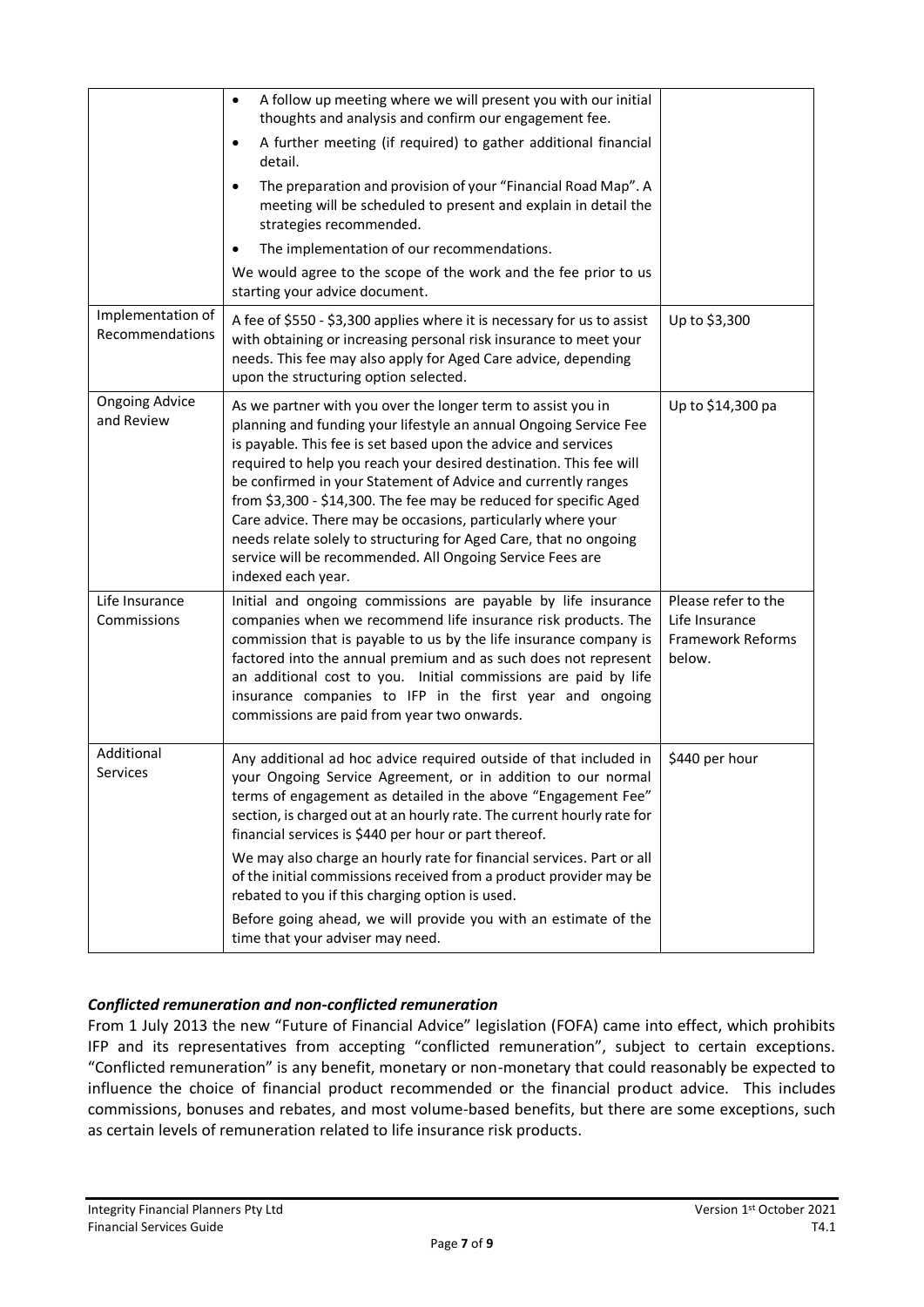# *Life Insurance Framework Reforms*

Under the Life Insurance Framework Reforms (effective as at 1<sup>st</sup> January 2018), grandfathering arrangements may apply in certain circumstances. This means for all policies that were in place prior to 1<sup>st</sup> January 2018, the rate of ongoing commission that was applicable at the time that the policy was issued, will continue to apply for the life of the policy. The grandfathering arrangement may also apply to policies issued after  $1<sup>st</sup>$ January 2018, where you (as the client) exercise an option to establish new or additional cover under your pre-LIF policy or to fix an administrative error on your pre-LIF policy.

The relevant commissions applicable to your insurance policies will be disclosed to you in your advice document and can range as follows:

| <b>Policy Issue Date</b> | <b>Initial Commission</b><br>(based on annual policy cost less policy<br>fees and stamp duty)<br>Worked example based on \$1,000 initial<br>premium | <b>Ongoing Commission</b><br>(based on annual policy cost less policy fees<br>and stamp duty)<br>Worked example based on \$1,000 annual<br>premium |
|--------------------------|-----------------------------------------------------------------------------------------------------------------------------------------------------|----------------------------------------------------------------------------------------------------------------------------------------------------|
| From 1 January 2020      | $0 - 66\%$ or up to \$660                                                                                                                           | $0 - 22\%$ or up to \$220 per annum                                                                                                                |

*All stated commissions are inclusive of GST.*

#### **Who has an interest in these services?**

Product providers or managers may deduct management and administration fees from the products recommended by IFP. Such fees must be disclosed by the product providers in their Product Disclosure Statement.

Fees paid by you for our services and commissions and brokerage paid by product providers or intermediaries, shall be paid to IFP. These amounts shall be paid by IFP to Epona Financial Guidance.

Epona Financial Guidance pays a fee to IFP for the provision of services in its capacity as an Australian Financial Services Licensee.

Epona Financial Guidance is a privately owned company. David Phippard, and or associated persons or entities may participate in the profits earned by Epona Financial Guidance.

David Phippard and Michelle Hanger are employees of Epona Financial Guidance and receive a salary and may also receive a share of insurance commissions. Neither you nor IFP pays your adviser directly.

IFP also maintain a register of any potential Conflicts of Interest that we may have. A copy of the IFP Conflicts of Interest register can be made available to you, upon your request.

#### **Other benefits we may receive**

IFP is one of 18 shareholders and Principal Members of the Alpha Group Pty Ltd (Alpha Group). The Alpha Group receives sponsorship from various product providers and uses this sponsorship to provide Education and Training relevant to the carrying on of a Financial Services business, to Principal Members and their representatives and employees. IFP discloses sponsors and amounts received from sponsors in an Alternative Remuneration Register. IFP's representatives also maintain Alternative Remuneration Registers and record any benefit they or their employees obtain by way of Education and Training provided by Alpha Group. You may request a copy of the Alternative Remuneration Register of IFP or your adviser by placing such requests in writing to your adviser.